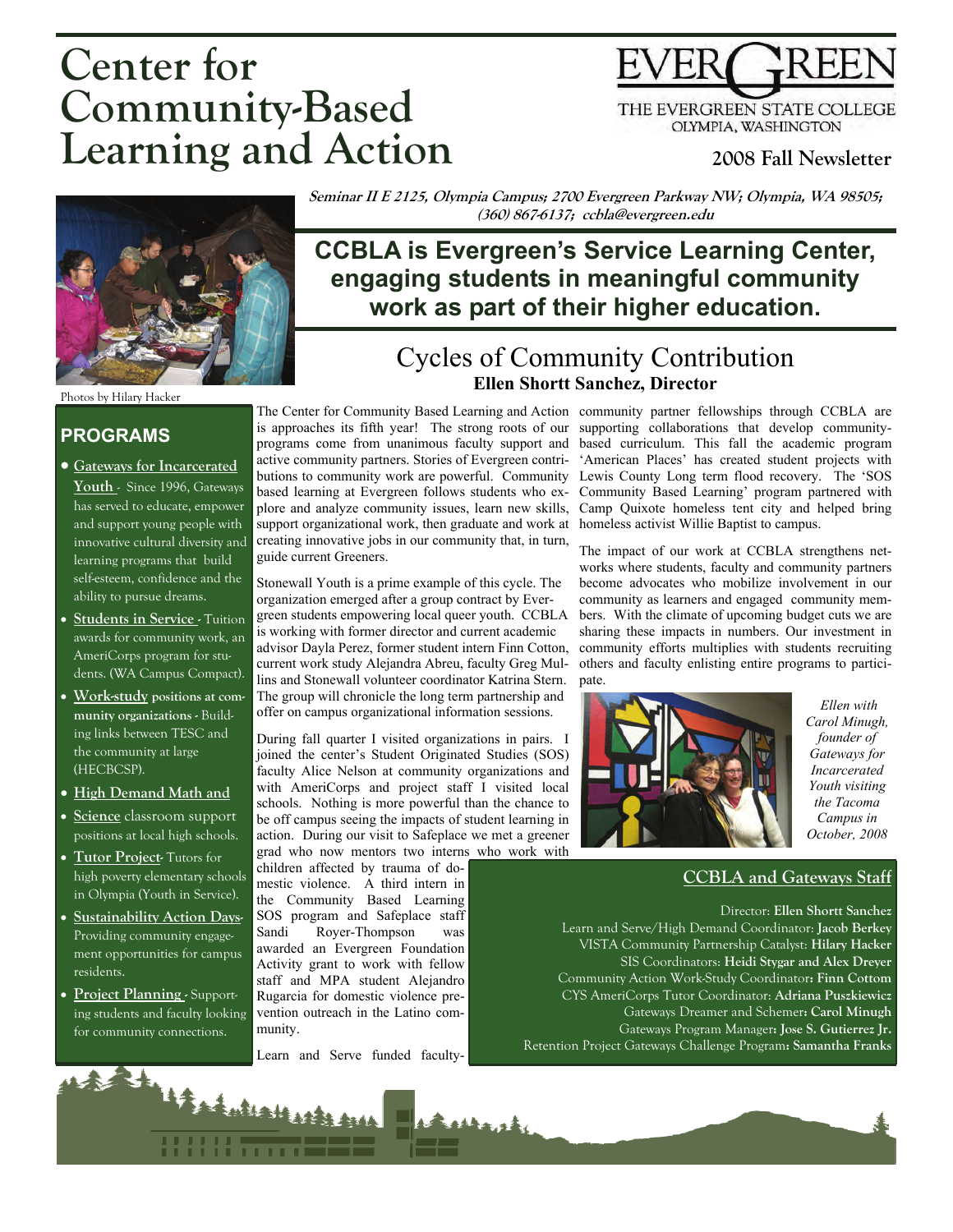#### **2008 Fall Newsletter**

## An Afternoon with YWCA's Girls Without Limits! Program **Adriana Puszkiewicz, YIS AmeriCorps**



*Adriana reading at the Hispanic Heritage Celebration at the Timberland Library in Shelton* 

The side-conversations stop as the ten Roosevelt Elementary School Students stand solemnly around the table plastered with newspaper. In the middle of the table is a female Chinook salmon that the program coordinator has just removed from a black garbage bag. The girls have been learning about salmon for weeks as part of a broader watershed curriculum; and can name five species of salmon upon request; their ideal conditions of habitat; and ways to distinguish types of salmon. None of these  $4<sup>th</sup>$  and  $5<sup>th</sup>$  grade girls have ever dissected a salmon before and most like **Girls Without Limits!**

Some of the girls are disturbed, the program coordinator assures them that the salmon died at the end of its natural life cycle, before it was harvested and donated for dissection. Somewhat relieved, the group erupts in a flurry of questions: "Can we see the brain?" "Why does is its fin clipped? Is it from the Nisqually hatchery?" "Where's it's lungs?" "She has a lot of eggs. Do you think she spawned at all?" Throughout the process the girls crowd around with curiosity and examine the carcass with extreme care.

Thus begins the quarter's final hands-on learning activity at YWCA's Girls Without Limits! An after-school program: a free mentoring program for girls ages 9-14 focused on cultivating self-esteem and building skills in math, science, technology, business, and public service. The GWOL! Program strives to provide young girls with the "tools they will need to overcome the gender inequity they face in the academic and professional worlds". Unfortunately, Girls Without Limits! Has been discontinued through Winter Quarter. It will return to four local schools in Spring.

#### Student Action Days **Hilary Hacker, VISTA Partnership Catalyst**



*Hilary and Chriset harvesting potatoes on Community to Community Day* 

Action Days help students make connections within their community as they learn about issues that face the community.

In October we headed down to Chehalis to better understand the floods of December 2007. We spent the day helping to get rid of a pile of debris and learning about the devastation. Chantal Brouillard a student in the Gateways, Popular Education and Political Economy program said, "It was interesting to see first hand

the damage done by the floods and the history of the damage by floods in the area. The recovery process is still underway and it felt good to be able to contribute." *cntd, p. 3.*

### Gateways for Incarcerated Youth: The Retention Project **Samantha Franks, Retention Project AmeriCorps**



Samantha is the 2008-09 AmeriCorps member in the Retention Project working with Gateways for Incarcerated Youth. She coordinates the Gateways Challenge Program which recruits Evergreen students to participate in educational partnerships with incarcerated youth.

*Samantha Franks making things happen during our Flood Relief Action Day* 

As we enter the beginning of a new quarter Gateways is going strong. We currently have 17 volunteers going into the institutions every week as educa-

would not have an opportunity to do so with-tional partners for the Challenge Program. We hope that this number out a supportive small-group environment will continue to grow as the quarter progresses.

> Gateways works in a variety of different ways. There are 25 Evergreen students participating in the college and diversity class at both Maple Lane and Green Hill, In this program Evergreen students travel to Green Hill and Maple Lane maximum security juvenile institutions to participate as co-learners alongside Incarcerated youth, design and facilitate weekly diversity workshops, and organize fundraising events, these students are extremely passionate about showing their commitment to the Gateways program and the residents in the classes. There are also five residents who participated in the AA online degree program through Grays Harbor Community College, all received full credit. Gateways also hosts monthly cultural events at each institution, Emily Sladek continues to bring powerful presenters and performers.

> This quarter we have many fundraisers to look forward to, the annual prom which will take place January 23rd, a sock-hop, poetry slams, Krispy Kreme donuts and much more. With tuition costs going up Gateways is struggling to compete. The money raised goes directly to the youth involved in the program. Last quarter between our calendar fundraiser and the college classes fundraising Gateways raised over \$3,000 dollars which allows us to cover tuition costs for the five residents we have in On-line classes with Grays Harbor.

> Thanks to all of the students and dedicated volunteers who help make this organization possible and to all those who helped put together the 2009 Gateways Diversity Calendar, which contains artwork and poetry created by incarcerated youth. There are still a few copies left so stop in and get one today!



The Gateways and CCBLA welcomed **Jose S. Gutierrez Jr.** as the new Gateways Program Manager in August of 2008.

*"It's an honor to be a part of Gateways and a privilege to work with and support such brilliant young people."* 

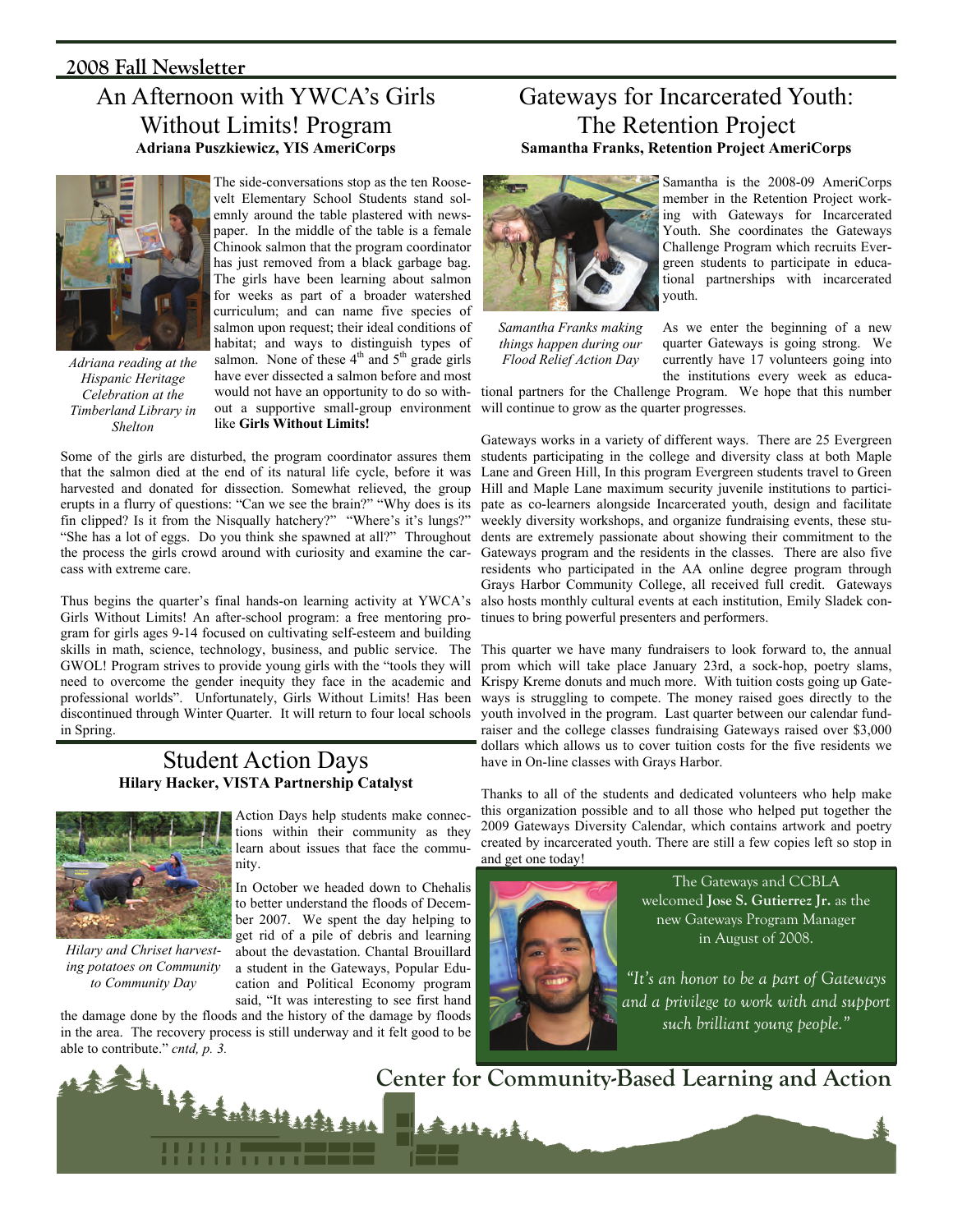#### **2008 Fall Newsletter**

#### Community Work-study in Action **Finn Cottom, CCBLA Work-Study Coordinator, Student**



The CCBLA receives grant for funding ten work study positions in the community. Each position is fully funded by the grant allowing grass-roots organizations to have an extra staff person that they might not otherwise be able to afford. Each work-study student has the opportunity to gain experience working in non-profits while helping achieve something they believe in.

The organizations currently participating are: The CIELO Project, Stonewall Youth, Bread and

Roses, Rachel Corrie Foundation, Thurston County Food Bank, Camp Quixote, Parents Organizing for Welfare and Economic Rights, Family Support Center, and Tulip Low-income Credit Union.

There were many students excited about these opportunities which helped to quickly fill the spots. We got a very positive response from students who wanted to work in these positions and filled almost all the available spots quickly. This demonstrates the importance of offering this chance to students who want to take action in Olympia.

As part of our program we offer monthly trainings to the students who are involved. We have been co-planning these workshops to work across projects with Students in Service, Evergreen/Olympia Collaborative Tutor Project, and Gateways Challenge Partners. We have collectively focused on community building and also on anti-oppression. This education is extremely important so that students working in these non-profits can have an institutional framework as part of their larger vision. This enables them to be learning about the structures functioning in society while doing their individual part to create justice. We are also hoping to work more closely with the Community Based Student Originated Studies through out the next year so that we can cross pollinate this information with more of the student body.

Upcoming trainings include Youth Empowerment with Seattle Young People's Project, Dispute Resolution, Non-Violent Communication and Volunteer Recruitment. We hope for these skills to enrich people's work in the community in the present and also prepare them to keep taking action in their communities in the future.

Thank you to all who have taken part in the work study project. There has been a lot of passion, interaction, and interest and that is what helps to create a network of change.

*\*Project funded by HECB Community Service Project funds* 



**Heidi Stygar** has been with the CCBLA since May of 2008. She is a participant in the Senior Community Service Program (SCSEP) and has become an invaluable member of the team.

*"Community to me is the world, all species-flora and fauna."* 



*Zach getting some good action shots while students prepare a Thanksgiving Meal to share at Camp Quixote.* 

#### CCBLA Documentary **Hilary Hacker, VISTA Partnership Catalyst**

The CCBLA is starring in its own documentary film! We have been lucky enough to have Zach Dolan, a student working on an independent contract through the CCBLA's Student Originated Studies Program. Zach and I have been working together to direct and produce this film. The goal is to document the work and connections of the CCBLA within the greater community of Olympia. Most importantly we are looking to show to freshman and new students at Evergreen the amazing work that is happening within their new community. We hope to inspire them to be involved as well as make it easier to plug themselves in by introducing them to dedicated community members and organizations through this film. Another important aspect of this film is to portray the work of students and their experiences in the community.

Participating organizations include; POWER, Bread & Roses, Camp Quixote, The Birth Attendants, De Colores Books, CIELO Project, Circle Hawk Farm, Left Foot Organics, Safe Place, Family Support Center, GRuB, Stonewall Youth, Inmigrantes Unidos, Books to Prisoners, Gateways for Incarcerated Youth and all of the CCBLA staff, including faculty members Alice Nelson, Joye Hardiman, Russ Fox and Lin Nelson.

The film is scheduled to be completed in March of 2009.

# CCBLA is now on Facebook!

#### *Student Action Days Continued…*



Our November Action Day happened thanks to a successful Point Drive on campus where Aramark allowed students to donate a block meal from their meal plan to Camp Quixote. With 80 donated block meals we were given more than enough food to prepare a Pre-Thanksgiving meal to share with Camp Quixote. The response was amazing and we reached our goal within an hour.

*The Point Drive at the Greenery* 

On November 22nd, over 25 students and staff got together to prepare the meal on

campus and the food was taken down to the Camp where we had a wonderful community dinner.

#### **Future Action Days**

**January 19th**, **MLK Day:** "Experiencing Equality" at Madison Elementary School. **February 21st:** Thurston County Conservation District's annual Plant Sale. March 7th: Fertile Ground Guest House getting things ready for the spring season. We'll get to make pizza in their cob oven!



*Students cooking in the Longhouse kitchen.*